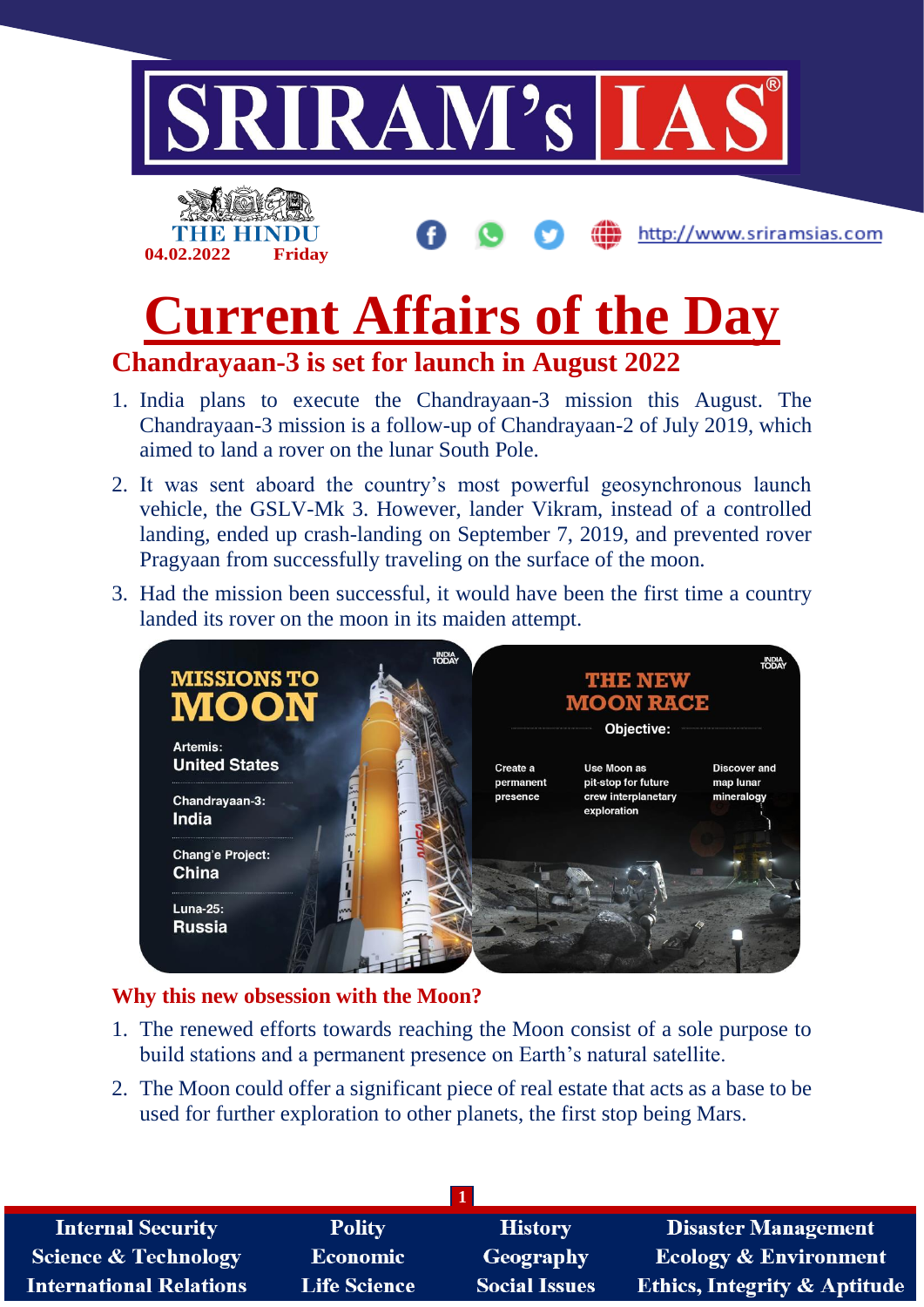



- 3. A number of studies suggest that big rare-Earth metals present under the lunar regolith could be mined to boost tech demands back home.
- 4. There is also the possibility of water on the shadowed south pole.
- 5. Any country that is the first to set up a lunar base will likely have dominance in the new space race that has seen everything from the creation of a new branch of armed forces to testing antisatellite missiles.



6. While for some countries it's about dominance, for others it's part of a powerful ideological and expansionist tool to further their national cause.

## **No rationale for lowering the 30% tax on crypto profits**

1. The government is open to resolving genuine problems and reservations of crypto-trading players arising from the new taxation regime for virtual digital assets but is of the firm view that there is no economic rationale for lowering

**2**

the proposed 30% tax on profits from crypto assets' trading.

2. While a review of the 1% tax deducted at source (TDS) rate for all virtual assets' trades could perhaps be considered, top Finance Ministry officials pointed out that



**Internal Security Science & Technology International Relations** 

**Polity Economic Life Science** 

**History** Geography **Social Issues** 

**Disaster Management Ecology & Environment Ethics, Integrity & Aptitude** 

http://www.sriramsias.com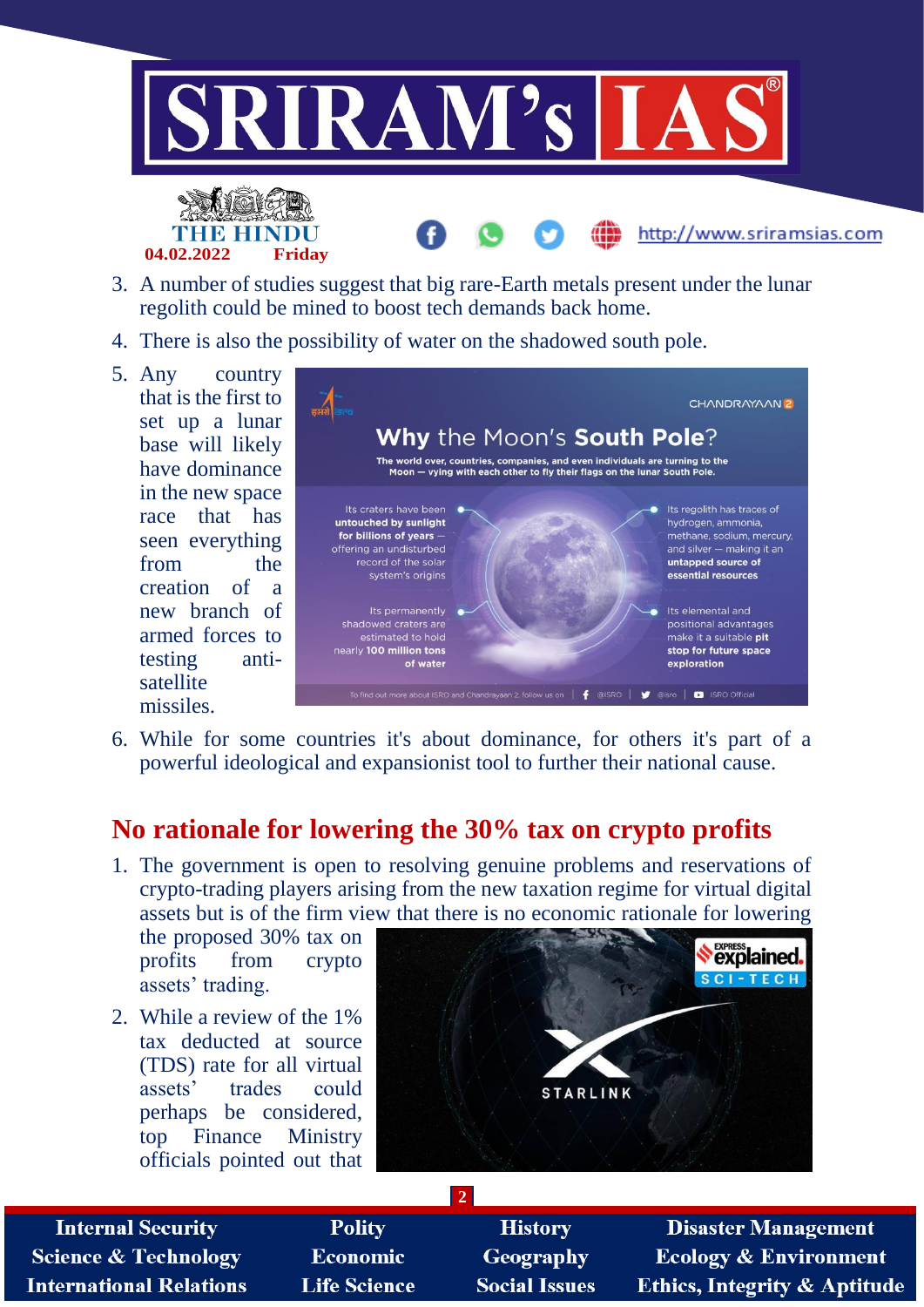



even investments in equity and debt instruments which create value for the economy, involve the levy of a Securities Transaction Tax.

http://www.sriramsias.com

- 3. The govt said there was no reason to tax these assets lower than what anyone else pays on their income. The ultra-rich pay 42% taxes including surcharges.
- 4. One should not take any message about the regulatory regime from this tax. Till the... regime is in place, from the tax point of view, we are not concerned if you can do derivatives or intraday trading on this.

# **Explained: What is Starlink?**

### **What is the satellite broadband service?**

- 1. The service offers low-latency broadband internet to remote areas across the globe, using a constellation of satellites in low-Earth orbit. In other words, it allows users to connect to the internet beamed from space onto a dish antenna, much like satellite TV.
- 2. Amazon and OneWeb are also working on their versions of this satellite internet technology.
- 3. Both Starlink and OneWeb plan to launch their satellite broadband services in India in 2022. And while, in the absence of widespread optic fibre coverage, satellite broadband presents a stopgap solution for government and civic services, the high costs of the technology may not result in wider adoption once Bharatnet coverage reaches.

#### **Can satellite-based internet services challenge terrestrial networks?**

- 1. Services proposed by companies such as Starlink and OneWeb mainly depend on low-earth orbit (LEO) satellites. And these companies have already launched large fleets of these satellites to enhance connectivity.
- 2. While in the short term satellite broadband may only be targeted at remote areas where terrestrial networks haven't reached, in the longer term it could end up competing with these networks even in the developed regions given one key benefit, which is that signals travel faster through space than they do through optic fibre cables.

| <b>Internal Security</b>        | <b>Polity</b>       | <b>History</b>       | <b>Disaster Management</b>              |  |  |
|---------------------------------|---------------------|----------------------|-----------------------------------------|--|--|
| <b>Science &amp; Technology</b> | <b>Economic</b>     | <b>Geography</b>     | <b>Ecology &amp; Environment</b>        |  |  |
| <b>International Relations</b>  | <b>Life Science</b> | <b>Social Issues</b> | <b>Ethics, Integrity &amp; Aptitude</b> |  |  |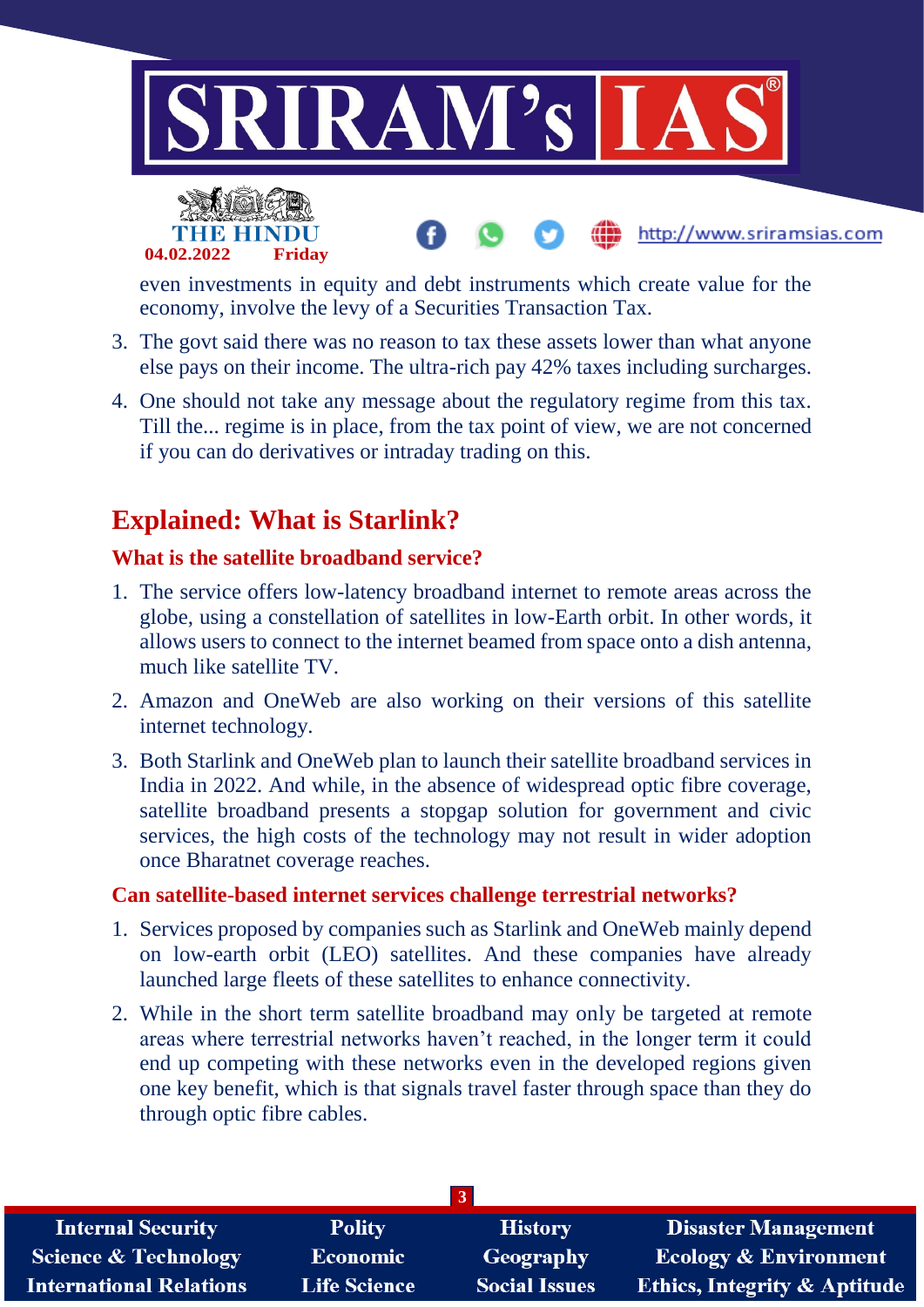

**Internal Security Science & Technology International Relations** 

- **Polity Economic Life Science**
- **History Geography Social Issues**

**Disaster Management Ecology & Environment Ethics, Integrity & Aptitude**